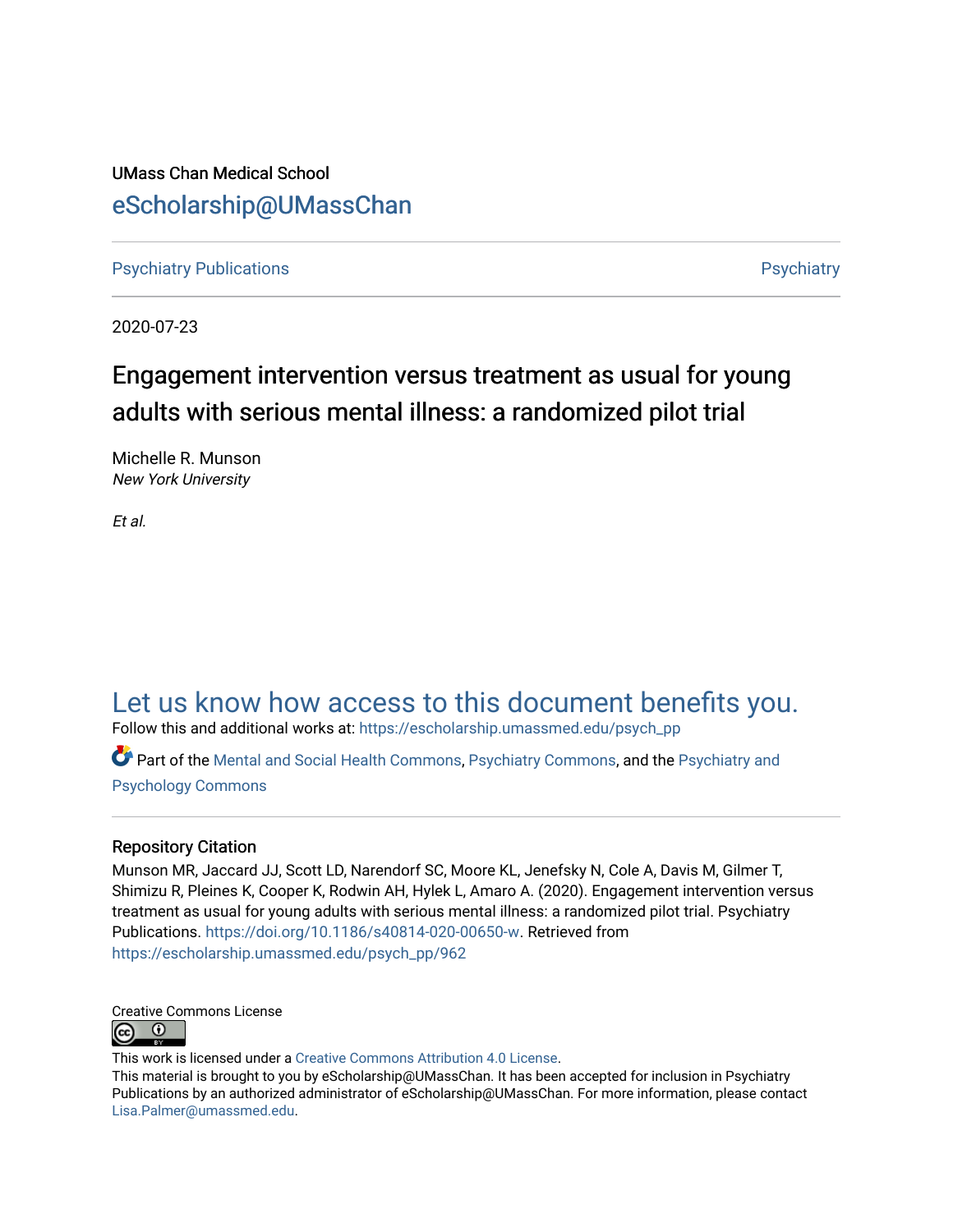# **STUDY PROTOCOL CONSUMING THE CONSUMING OPEN ACCESS**

# Engagement intervention versus treatment as usual for young adults with serious mental illness: a randomized pilot trial

Michelle R. Munson<sup>1\*</sup>, James J. Jaccard<sup>1</sup>, Lionel D. Scott Jr<sup>2</sup>, Sarah C. Narendorf<sup>3</sup>, Kiara L. Moore<sup>1</sup>, Nadia Jenefsky<sup>1</sup> , Andrea Cole<sup>4</sup>, Maryann Davis<sup>5</sup>, Todd Gilmer<sup>6</sup>, Rei Shimizu<sup>1</sup>, Kristin Pleines<sup>1</sup>, Kamilyah Cooper<sup>1</sup>, Aaron H. Rodwin<sup>1</sup> , Lindsay Hylek<sup>1</sup> and Angel Amaro<sup>7</sup>

# Abstract

Background: Young adults have elevated rates of mental health disorders, yet they often do not receive consistent care. The challenge of continuing to engage young adults has been pervasive worldwide. Few engagement interventions have been designed for young adults with serious mental illness. Just Do You is a theoretically guided engagement intervention. It uses innovative modalities (i.e., technology, expressive arts activities, narrative expression, mentoring) to engage participants in conversations about services and how they work, while simultaneously orienting them to treatment.

Methods/design: This pilot and feasibility study utilizes a hybrid research design, examining feasibility, acceptability, and preliminary impact, alongside implementation. The study combines qualitative methods, a small pilot randomized trial, and a small cost-benefit analysis. Respondents are clinic staff and young adults who have made initial contact with the Personalized Recovery Oriented Services (PROS) program. Quantitative survey data are collected at baseline, 2 weeks (post-intervention), 1 month, and 3 months. The assessments focus on measuring feasibility, acceptability, engagement, and mental health outcomes. Medical record extraction will be used to triangulate self-report data. We will conduct single degree of freedom contrasts to examine whether Just Do You leads to improved outcomes relative to Treatment-As-Usual using robust regression for each outcome measure. We will examine whether changes in the proposed mediating variables occur across groups using a similar contrast strategy. In addition, we will use structural equation modeling to examine the contribution of mediators to ultimate outcomes. Finally, we will use constant comparison coding techniques for qualitative analyses.

**Discussion:** The aim of this study is to examine the feasibility of a young adult engagement meta-intervention through an intensive preliminary pilot trial, learning through collaboration with stakeholders. Just Do You has the potential to fill a gap in the service system for young adults with serious mental illnesses, improving the seemingly intractable problem of disengagement. The program uses culturally responsive strategies, is recovery-oriented, and builds upon the best evidence to date. Our efforts align with local and national health care reform efforts embedding people with lived experience.

> © The Author(s), 2020 **Open Access** This article is licensed under a Creative Commons Attribution 4.0 International License, which permits use, sharing, adaptation, distribution and reproduction in any medium or format, as long as you give

(Continued on next page)

**RMC** 







<sup>\*</sup> Correspondence: [michelle.munson@nyu.edu](mailto:michelle.munson@nyu.edu) <sup>1</sup>

<sup>&</sup>lt;sup>1</sup>Silver School of Social Work, New York University, 1 Washington Square North, New York, NY 10003, USA

Full list of author information is available at the end of the article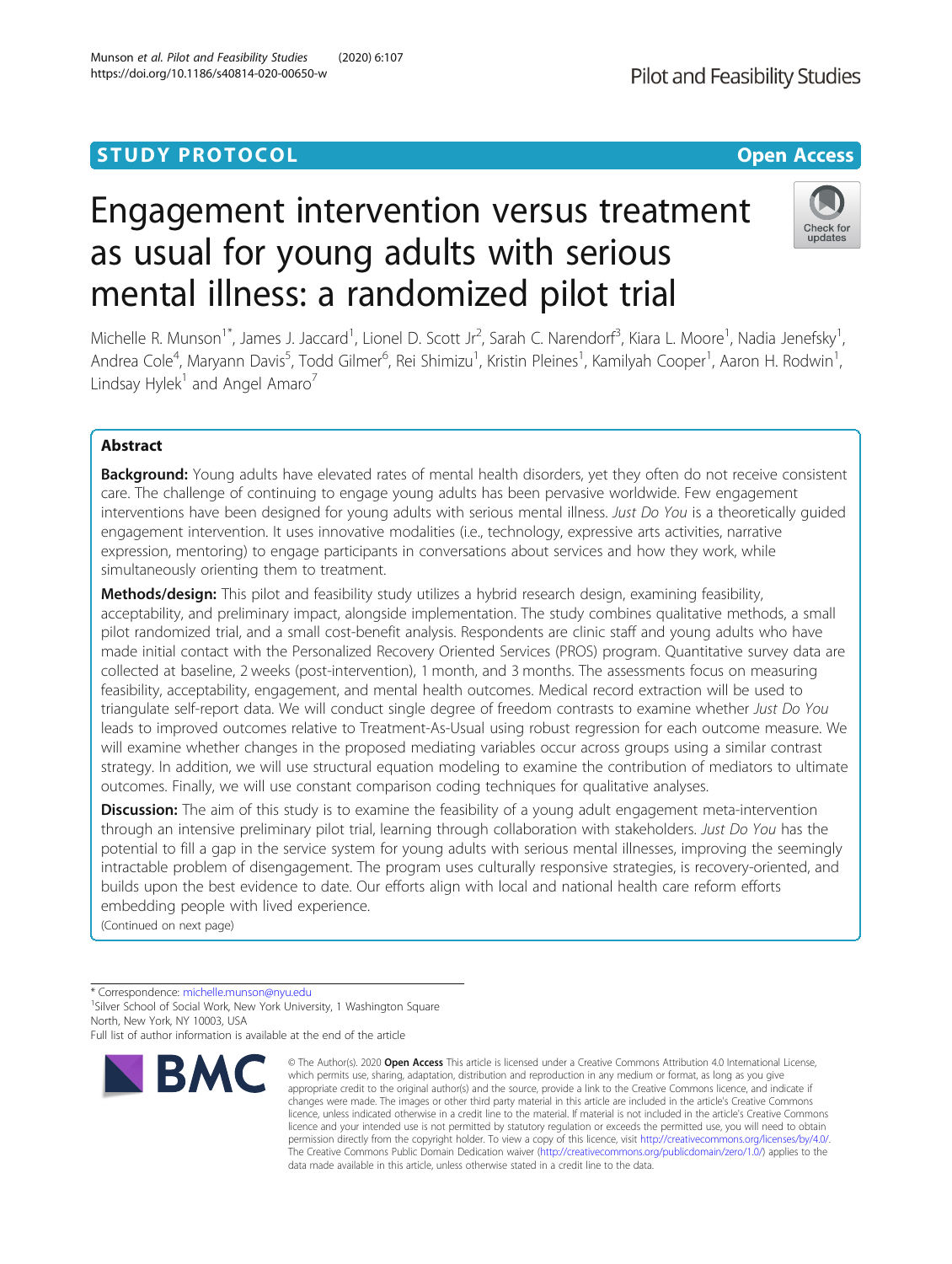#### (Continued from previous page)

Trial registration: This trial was registered with ClinicalTrials.gov (Identifier: [NCT03423212\)](http://clinicaltrials.gov/) on April 18, 2018, as Protocol Record R34 MH111861-01, New York University, as the Just Do You Program for Young Adults with Serious Mental Illness

Keywords: Young adults, Experimental therapeutics, Serious mental illness, Engagement, Hybrid I Trial

## Introduction

The Institute of Medicine published a report calling on the nation to address gaps in knowledge regarding the health of young adults and to develop health-based interventions, using developmentally and culturally appropriate strategies [[1\]](#page-13-0). The present study addresses the call by empirically testing a theory-driven, promising metaintervention (an intervention aimed at orienting young adults to treatment interventions) that occurs during the intake process in adult mental health settings. Intake is a critical process that can impact both initial and continued engagement in treatment. It provides an opportunity to welcome new clients, introduce them to social contacts at the agency, and provide them with information about the services provided at the agency. Clients can then make informed decisions about whether or not to invest in their treatment and overall recovery. In the present trial, the intervention under investigation is designed to improve engagement in Personalized Recovery-Oriented Services (PROS), which is a psychiatric day program that incorporates evidence-based treatments, rehabilitation, and social supports for adults with the overall aim of assisting them in achieving their life goals [[2\]](#page-13-0). Our study examines if and how a brief (2 modules) young adult intervention can improve participants' engagement in the larger PROS program.

The intervention was designed in collaboration with young adults diagnosed with serious mental illnesses (schizophrenia, bipolar disorder, depression) using participatory research principles [[3,](#page-13-0) [4\]](#page-13-0). The goal of the intervention is to improve engagement in mental health care among young adults, including enrollment, consistent attendance, and adherence to therapeutic protocols. The intervention provides content and activities that are young adult centered; emphasize motivation, education, and identity; and address common barriers of engagement [[4\]](#page-13-0). Engagement is a complicated construct with varied conceptualizations across studies [\[5](#page-13-0), [6](#page-13-0)]. In this pilot trial, our team concentrates on engagement among young adults who have made an initial contact with PROS, thereby focusing on common barriers to remaining engaged as opposed to barriers to initial engagement, such as literacy and access. The study defines engagement as "multifaceted" with data collected on the most common behavioral dimensions of treatment engagement, namely, attendance [[7\]](#page-13-0), overall level of investment in services when attending the program, and intention to engage in services in the future.

# Application of experimental therapeutics to psychosocial intervention evaluation

In the present trial, we apply experimental therapeutics [[8\]](#page-13-0). This approach, discussed in detail below, frames the research design and statistical approach so that the study can answer the following critical questions: (1) does the intervention impact the primary outcome, namely, engagement; (2) does the intervention impact the hypothesized immediate "targets," or mechanisms thought to influence engagement (e.g., beliefs about treatment, stigma, mistrust, and hope)  $[9, 10]$  $[9, 10]$  $[9, 10]$ ; and  $(3)$  are the proposed mechanisms thought to be relevant to engagement actually relevant? The study also uses a communication framework for intervention design [\[11](#page-13-0)]; that is, our team considered theoretically relevant dimensions of communication when designing the intervention. This included taking into account the source of the communication, the message content, the vehicle of delivery, and the unique characteristics of the targeted audience. This article provides an overview of engagement on the part of marginalized young adults, followed by a discussion of relevant theoretical frameworks. We also outline the aims and methods of the trial, making clear the need for research on young adult engagement.

# Mental health in young adulthood and treatment engagement during and after intake

Mental health conditions can be debilitating and costly [[1,](#page-13-0) [12\]](#page-13-0), especially if they are not treated [[13,](#page-13-0) [14\]](#page-13-0). Rates of these conditions among young adults are high when compared to older and younger age cohorts [[15](#page-13-0)–[17](#page-13-0)] and even more elevated among young adults who are served by safety-net public systems of care [[18](#page-13-0)]. Mental health conditions often persist from childhood into adulthood [[19\]](#page-13-0). Thus, treatment engagement for young adults is critical and requires attention by researchers with a specific focus on addressing the barriers that exist before young adults' access treatment, during the intake process, and while young adults are in treatment. Some documented barriers have been identified that are relevant across treatment process periods (e.g., stigma, beliefs about treatment, transportation) while others are more relevant at certain periods than others, for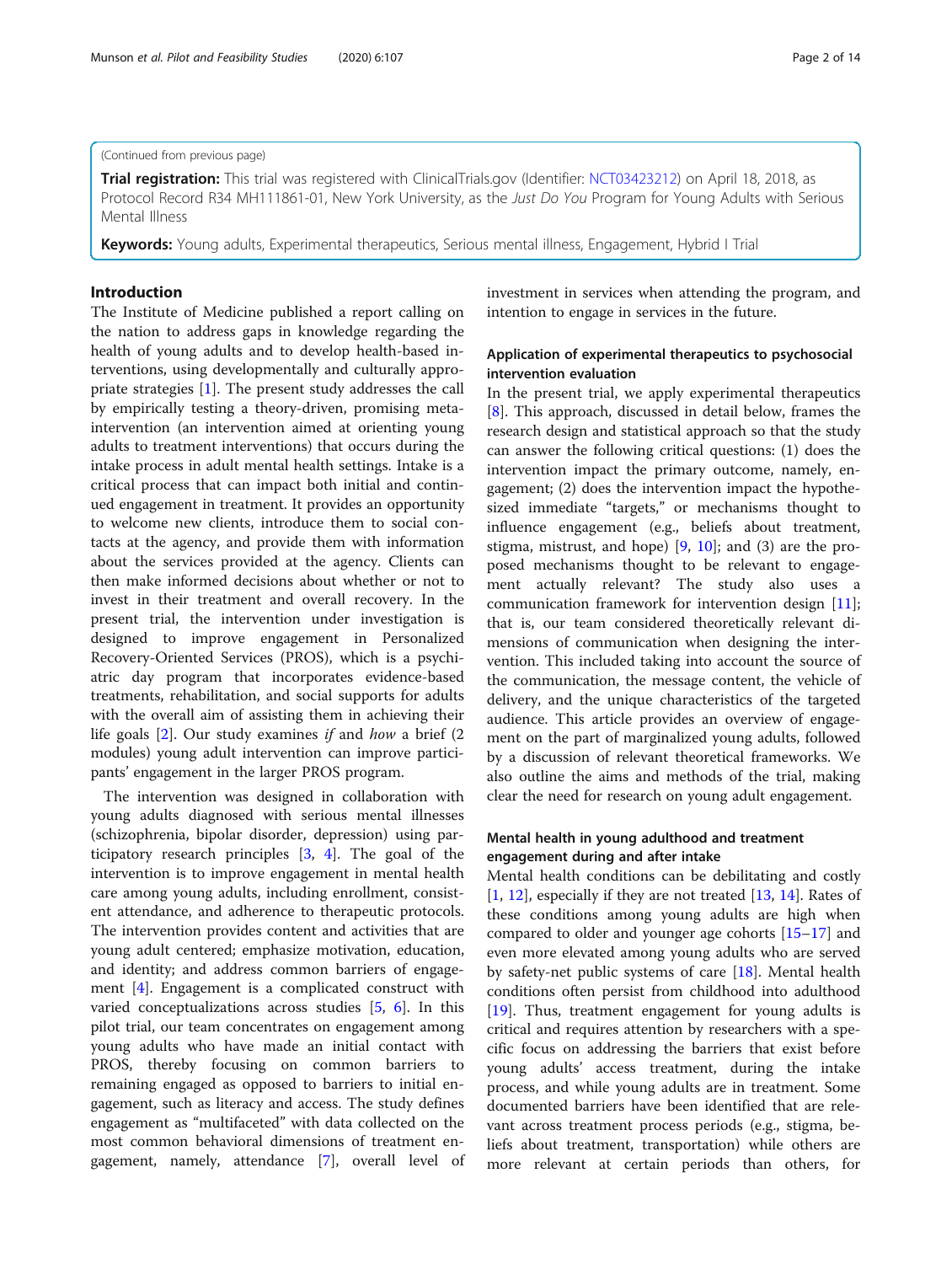example, lack of knowledge about where to get treatment, which is often a barrier during the pre-intake phase.

Research has shown that if treatment is adhered to consistently, symptoms often decrease and functioning improves [[20](#page-13-0)]. Studies also show that early discontinuation from treatment is associated with an increased likelihood of symptom recurrence [[21\]](#page-13-0). One recent study found that in an urban, low-income sample of young adults hospitalized for serious psychiatric conditions, approximately 50% did not follow-up with treatment following discharge, with African-American and substance using young adults being most vulnerable [[22\]](#page-13-0). Research also highlights that the transition from pediatric to adult healthcare is a particular point of vulnerability for treatment discontinuity and a time when there is an increase in untreated cases [[23,](#page-13-0) [24\]](#page-13-0). A longitudinal study of child welfare-involved youth reported that while 47.3% used services as adolescents, only 14.3% continued as young adults [[25\]](#page-13-0). Research has also found that the majority of clients who miss their first intake at a community mental health clinic and who report a continued need for treatment did not find services elsewhere for at least another year [[26](#page-13-0)]. Taken together, these studies provide compelling evidence that treatment engagement throughout a mental health episode needs continuous attention and that these lapses in treatment can lead to deterioration in mental health and functional recovery. The engagement intervention that is the focus of this pilot trial seeks to address engagement for young adults who have made an initial contact with treatment, by using innovative young adult informed approaches to reduce drop out and increase engagement in treatment.

# Health disparities among marginalized young adults with serious mental illnesses

Research has documented that young adults who identify as ethnic/racial minorities are more likely to drop out of treatment [\[27](#page-13-0)]. While we recognize many young adults are marginalized, our engagement intervention and pilot trial focuses on young adults who largely identify as African-American, Latinx, and bi- or multi-racial. Ethnic/racial minority status has been found to complicate treatment access and engagement [\[28](#page-13-0), [29](#page-13-0)]. Health disparities among racial and ethnic minority groups are well documented [\[30](#page-13-0), [31](#page-13-0)]. For mental health services, studies indicate disparities in quality, access, and use [[32,](#page-13-0) [33](#page-13-0)]. Efforts have been made to address such disparities, but for Black and Latinx individuals, they persist [[34\]](#page-13-0). Studies of treatment dropout have shown that socioeconomic position (being poor) and race (being non-white) are associated with premature termination [[35](#page-14-0), [36\]](#page-14-0). This pilot trial addresses this identified area of need by testing the efficacy of a brief innovative metaintervention designed to improve engagement for marginalized young adults.

## Identifying the immediate targets for change in engagement among marginalized young adults

Our emergent-theoretic research led to a mid-level theory that specifies the underlying mechanisms of engagement in mental health treatment among marginalized young adults with serious mental health conditions [\[9](#page-13-0)]. The "young adult framework" [\[9](#page-13-0)] integrates the Unified Theory of Behavior (UTB), which is based upon health behavior change and formal decision theory [\[37](#page-14-0)] and elements of mental health service use theories, for example, Pescosolido's Network Episode Model (NEM) [[38\]](#page-14-0). The framework identifies the immediate targets of engagement for marginalized young adults with serious mental illnesses. These targets are hypothesized to directly impact engagement in the current study.

In Fig. [1,](#page-4-0) the left most box (Box A) represents Just Do You (the name young adults use for the engagement intervention) versus a control condition, and the right most box represents the primary outcome engagement. Engagement is impacted, in part, by the client's decision to perform behaviors that constitute engagement (e.g., attend sessions, engage when in treatment sessions). Positive decisions to perform these behaviors are seen as necessary but not sufficient for actual engagement behavior. As such, one purpose of *Just Do You* is to encourage young adults to make strong and informed positive decisions to engage in care and then to translate those decisions into engagement behavior(s). According to the framework, there are five immediate targets that underlie engagement decisions, which are the mechanisms of change (see Boxes B–F below). These are the targets of the engagement intervention.

The five immediate targets of the intervention represent what we call an individual's "cognitive and affective construction" of what it means to them to engage in professional mental health services. Our framework suggests that to change the outcome of engagement in treatment, an intervention must first change the immediate targets, or underlying mechanisms of engagement [[9\]](#page-13-0). These targets are behavioral beliefs, image management, emotional reactions, social norms, and personal efficacy. Behavioral beliefs (Box B) refer to an individual's thoughts about the advantages and disadvantages of engaging in professional mental health treatment. For example, a belief that has emerged as salient to marginalized young adults is whether an individual believes that professional treatment can help them with their symptoms [\[9](#page-13-0), [39](#page-14-0)]. Image management (Box C) refers to the perceived image implications of performing the behavior—the kind of images one thinks they will convey to others if they go to services (e.g., stigma, bravery) and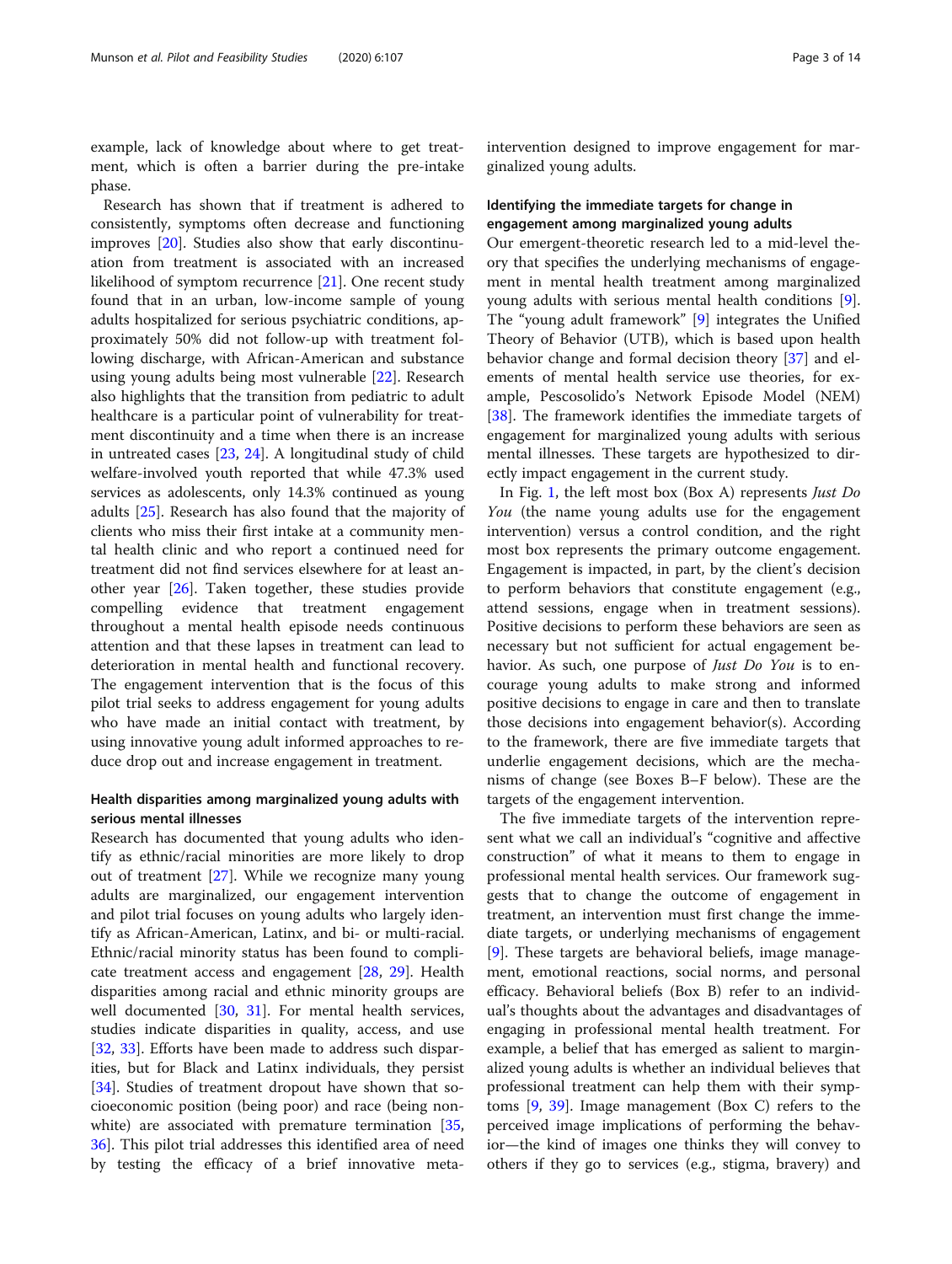<span id="page-4-0"></span>

how the behavior fits with one's own self-concept or identity. Extant research has shown and continues to show that youth and young adults experience stigma that gets in the way of treatment engagement  $[40-42]$  $[40-42]$  $[40-42]$  $[40-42]$  $[40-42]$ . Third, emotional reactions such as fear, hopelessness, and ambivalence may be evoked when thinking about treatment engagement (Box D) [[43](#page-14-0)]. For example, in a study we conducted of marginalized young adults, results revealed that fear was a common emotion experienced when considering engaging in treatment, and interestingly, fear acted as both a motivator and a deterrent to treatment engagement among marginalized young adults [[9\]](#page-13-0). Fourth, personal self-efficacy (Box E), or one's perceived ability to perform a behavior, has been shown to be associated with actual behavioral performance [\[44\]](#page-14-0). Finally, social norms are a young adult's perception(s) of the level of approval or disapproval of important others in their lives should they decide to engage in treatment (Box F).

It is important to note that the framework for the study does not suggest that young adults carefully consider each of these factors when making decisions. Rather, based on past experiences, cognitions and emotions tied to one or more of these mechanisms can enter working memory in a given situation and influence their behavior. More distal variables, such as personality, values, aspirations, community influence, and social relationships, also can influence decisions, but they usually do so by impacting one or more of these targets. Many studies have found support for these variables in predicting behavior, including mental health service use behavior [\[9](#page-13-0)].

Beyond individual-level variables, studies have found that insurance status, access to quality care,

transportation, reminder phone calls, child care, and discrimination further complicate the engagement question. Even if an individual wants to get care and is fully invested in treatment engagement, they may face environmental barriers. For example, one study reported that Medicaid lapses were associated with fewer clinic visits [[45\]](#page-14-0). And, studies have illustrated that lack of transportation and child care are barriers to engagement among parents of young children  $[6]$ . Our trial recognizes the relevance of these factors.

# How to address the immediate targets: communication strategies

Our pilot trial is designed to address the immediate targets of treatment engagement. Research suggests that it is equally important to make informed decisions about how to communicate with the population of interest to have the best chance at impacting the hypothesized targets of engagement. Based on formative research, our team applied a communication framework for program design [\[18\]](#page-13-0), including strategies based on perspectives of clinic administrators, staff, and young adults themselves on the most acceptable ways to maintain the attention of young adults and impart change [[4,](#page-13-0) [18\]](#page-13-0).

Our manualized approach focuses on four empirically based communication strategies which emerged in our formative research and that are supported in the larger empirical literature: (1) narrative health communication, (2) co-facilitation and collaboration, (3) expressive arts, and (4) the impact of peers. Each of these strategies is rooted in communication theory which emphasizes one or more of the five facets of health communication which can impact outcomes: (1) the source of the communication; (2) the structure of the message (how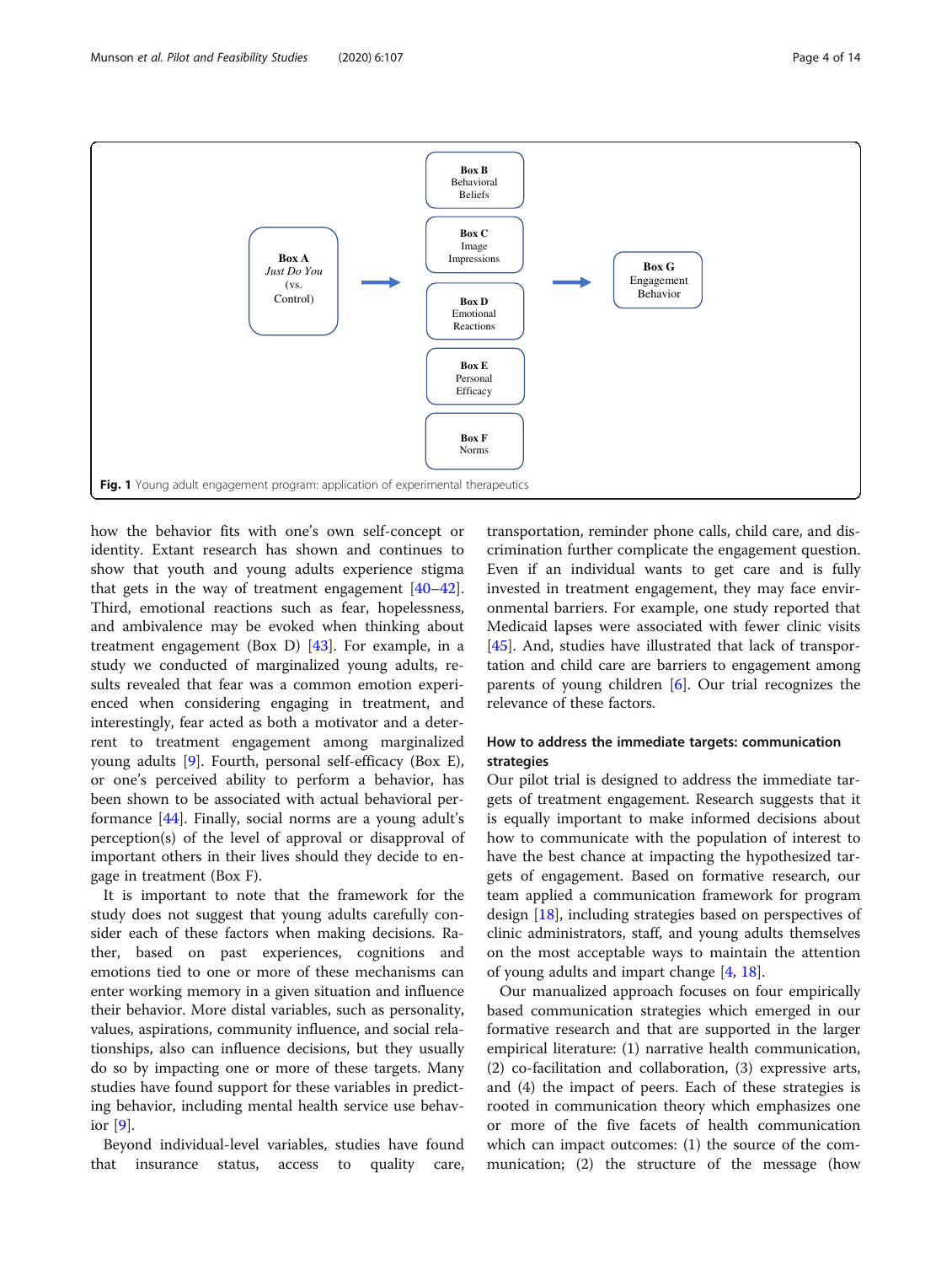information and intervention materials are conveyed); (3) the vehicle through which messages are transmitted; (4) the recipient the message is directed at; and (5) the context in which the communication occurs [[18\]](#page-13-0). Preliminary research, coupled with a literature review [\[18](#page-13-0)], informed the communication strategies of the young adult engagement program, which we discuss below.

#### Narrative health communication

Narrative health communication provides health-related information through entertainment education, journalism, literature, testimonials, and storytelling [[46\]](#page-14-0). In cancer prevention, narrative expression has been found to decrease client resistance to treatment [[47](#page-14-0)] and increase hope and confidence [\[48\]](#page-14-0). In our preliminary research, young adults with mood disorders discussed the desire to share their own story and explain to others their experiences [\[49\]](#page-14-0). Thus, the intervention used in this pilot trial employs narrative expression in two ways: (1) celebrity narratives that communicate mental health and treatment engagement messages (e.g., Mary J. Blige, Metta World Peace) and (2) a co-facilitation model that includes a person with lived experience who shares his/ her narratives. These narrative tools directly address the immediate targets, or mechanisms, such as challenging stigma and moving from denial to acceptance. Celebrity testimonials and narratives have become commonplace in the era of technology and social media; however, we are not aware of any studies that have empirically tested the use of these narratives to change treatment engagement behaviors among marginalized young adults.

# Co-facilitation and collaboration: licensed clinician and person with lived experience

The communication strategy of using dual providers is important when considering how clients perceive the source of the intervention who is communicating health messages. Based on previous research, our hypothesis is that the intervention will have the greatest impact if a licensed clinician delivers it collaboratively with a person with lived experience of mental illness and service use. Research shows that young adults with serious mental illnesses want to learn with others who have similar experiences, those who have "been there" [[49\]](#page-14-0). Communication theory supports this view [\[18,](#page-13-0) [50\]](#page-14-0).

Research suggests that there are three source dimensions that are particularly relevant: (1) perceived expertise, (2) perceived trustworthiness, and (3) perceived availability/accessibility [\[50](#page-14-0)]. The co-facilitation model considers each of these dimensions. With regard to "perceived expertise," Just Do You recognizes the need for two experts to impact young adults' beliefs about treatment, specifically a clinical and an experiential expert. Also, placing Just Do You in settings where facilitators are present for daily activities increases the perceived availability and accessibility of providers. The clinician provides information on how evidence-based treatments can make a positive impact, while remaining open to discussions on negative past experiences and side effects. The peer provider, referred to as a Recovery Role Model (RRM), facilitates important conversations on the following: (1) acceptance of mental health challenges, (2) acceptance of a need for help, (3) managing stigma, (4) managing life transitions, (5) learning how to advocate for themselves regarding treatment choices, and (6) maintaining hope. The presence of a person with lived experience facilitating the intervention with a clinician also provides a model of a working relationship between someone the young adults likely perceive as "more like me" and a mental health professional they may relate to less. It also highlights the importance of lived experiences as a source of expertise. We hypothesize that cofacilitation will be particularly effective at shaping young adults' views about mental health services and ultimately improving treatment engagement.

# Communication through creative expression: bringing art and music to mental health treatment

Just Do You uses expressive vehicles because young adults report interest in having mental health conversations through creative expression [\[49\]](#page-14-0). Further, Malchiodi argues "all expressive therapies focus on encouraging clients to become active participants in the therapeutic process" [\[51](#page-14-0)]. The experience of creating activates engagement by energizing individuals, focusing attention, and alleviating emotional dysregulation, thus allowing clients to fully concentrate on their goals. Processing narratives to a repetitive and melodic rhythm has been found to foster neural integration, improve emotion regulation, enhance attunement and a sense of safety, and reduce stress and arousal [[52](#page-14-0)–[54\]](#page-14-0). Van der Kolk also notes that words cannot always integrate the disorganized feelings and thoughts that often exist due to past trauma [[55](#page-14-0)], which many participants have experienced. Art and music go beyond words, offering a language for experiences that may previously have gone unexpressed. Griffiths also discusses how the role of arts in creating opportunities for participation in conversations may be particularly important as it is a protective factor for mental health [[56\]](#page-14-0). Our team designed Just Do You to address these potentialities by injecting the pleasurable aspects of art and music into conversations about difficult experiences in the past and possibilities for the future. In a small previous study of Just Do You, which focused on acceptability, marginalized young adults reported they liked sharing their creative work [\[4](#page-13-0)]. The use of expressive arts is increasing in mental health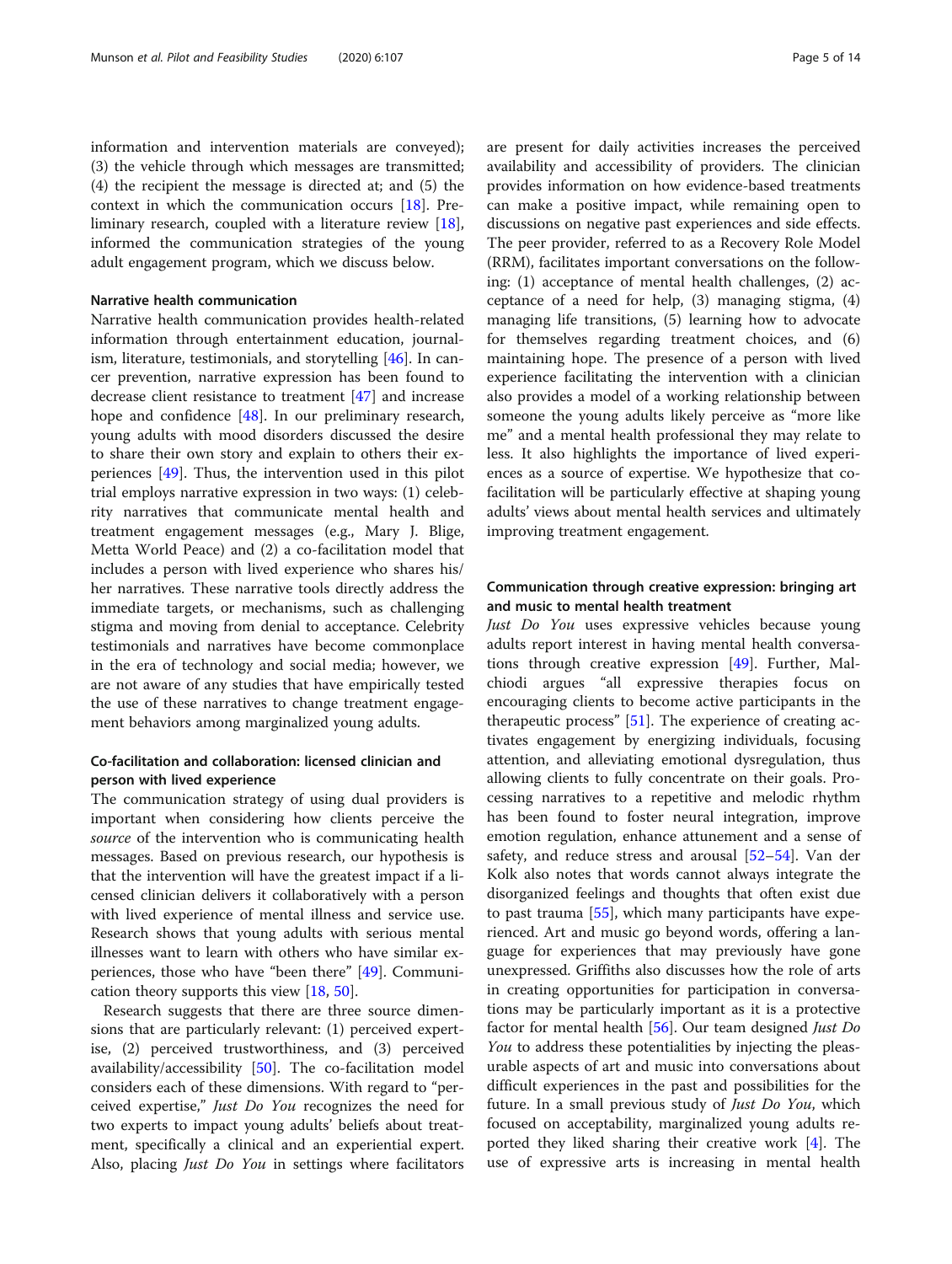treatment, and there is a growing body of evidence that supports it as a promising and effective strategy [\[56](#page-14-0)–[59](#page-14-0)].

#### The power of a relational context

Just Do You builds on the core principles of Relational-Cultural Therapy (e.g., authenticity and respect) to create an environment where relationships between interventionists and clients are viewed as central to therapeutic effects [\[60\]](#page-14-0). Relational-Cultural theorists propose that through "connection," which is the outcome of growth-fostering relationships, change happens [[60\]](#page-14-0). Sparks applied this approach and found that being authentic with institutionalized girls was essential to gain trust  $[61]$  $[61]$  $[61]$ . Just Do You builds on the salience of these important relational characteristics for marginalized young adults. During the period of involvement in the intervention, participants have access to the Recovery Role Model for one-on-one meetings to discuss anything that has arisen from the modules, for example, how to disclose their mental health, how to manage stigma, and/or how to develop goals for their recovery.

# Additional innovation of the young adult engagement intervention Just Do You

A systematic review of engagement interventions suggested there are few engagement programs focused on young adults [\[6](#page-13-0)]. As well, few engagement interventions targeting children and youth focus on the cognitive and affective processes that underlie engagement behaviors (see  $[62]$  $[62]$  for an example). Instead, most engagement interventions rely on environmental/contextual strategies (e.g., reminder calls, in home visits) and family interventions [[6,](#page-13-0) [43](#page-14-0)]. Indeed, both are important. Our intervention—the first of its kind—offers a "meta intervention" focusing on moving beyond environmental barriers to examine how young adults think and feel about treatment, as they are increasingly making their own treatment decisions. Modules validate past treatment experiences that were not helpful, while discussing approaches that may be helpful now. Providers process these experiences, while acknowledging environmental barriers. Young adults are making decisions about treatment, decisions that involve their emotions and thoughts.

Most efforts to improve the mental health among transition-age youth focus on extending the age of programs in the children's system [[63\]](#page-14-0). Although this strategy has had some success in maintaining transition-age youth in treatment, the success has been modest. Also, some young adults do not make initial contact with treatment until they are adults. The field needs additional strategies that strengthen engagement efforts when young adults make contact in the adult system. Further, large numbers of youth do not remain in services past age 18, in part, because they have more autonomy in decision-making [[23\]](#page-13-0), and, in part, because of negative past treatment experiences [\[11](#page-13-0)]. There is some research on treatment engagement in the children's systems, yet, there is little research on engagement in the adult system [\[64\]](#page-14-0).

### Summary and pilot trial research questions

This pilot trial tests, in a preliminary way, a program created with marginalized young adults to address barriers to treatment engagement among those experiencing social and economic marginalization. Young adulthood is a period when individuals begin to assert developmentally appropriate autonomy in their health care decisions, decisions that can impact their lives for years. The goal is to bring young adults "on board" with their treatment and overall recovery. The reason for the pilot trial is to refine study protocols, examine acceptability, and examine preliminary impact on mediating targets of engagement and engagement. The research questions are (1) is it feasible to provide the young adult engagement program at PROS programs?; (2) is the program acceptable to stakeholders?; and (3) does the intervention show a signal of positive impact on mediators and engagement, and if so, gain insight into how the impact is made?

# Methods

# **Overview**

The study uses a parallel design with two groups (i.e., treatment versus control) with random assignment to condition and a 1:1 allocation ratio. Random assignment is accomplished with computer-generated random numbers. The study Principal Investigator provides the number sequences to the Project Director who compiles the study packets in ways that assure randomization to condition. Clinical and research staff nor young adult participants are blind to the study condition. The study will obtain four assessments: (baseline, a 2-week post-test, a 4-week follow-up, and a 3-month follow up). The 4 week follow-up is used, in part, to reduce attrition, as previous research shows that maintaining young adults in longitudinal research is difficult. The effects of the intervention on treatment engagement outcomes, such as attendance, intention, and overall level of investment, will be assessed. The CONSORT checklist delineating all elements of the study protocol and where they are discussed is in the journal on-line supplement. The SPIRIT figure appears in Table [1.](#page-7-0)

Our project aims to recruit 195 marginalized young adults into the study, with 97 in the treatment condition and 98 in the control condition. The control condition receives Treatment-As-Usual (TAU), which in this case means beginning PROS as soon as enrolled without a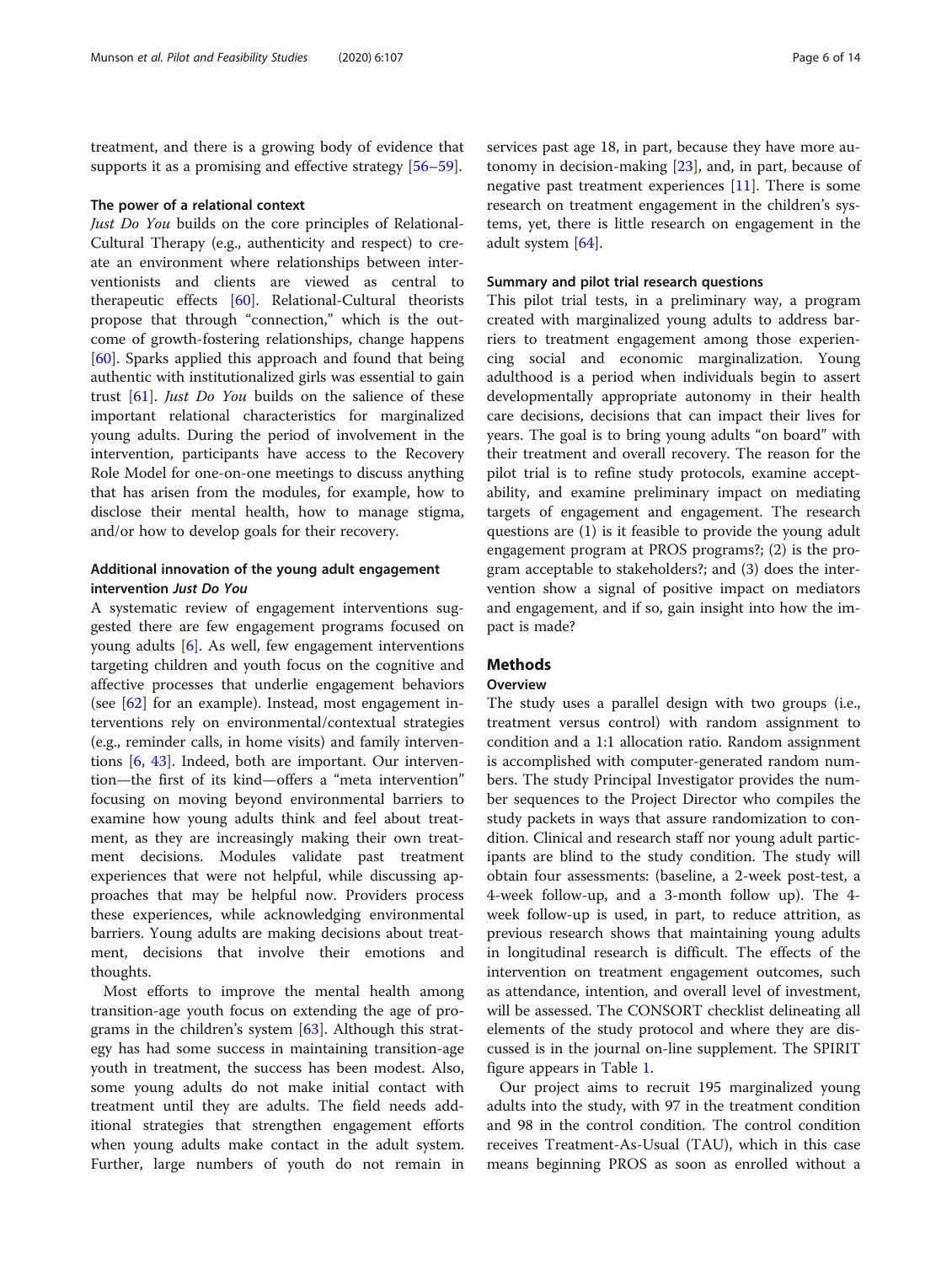|                                                                | <b>STUDY PERIOD</b> |                   |                          |                          |                 |                    |         |
|----------------------------------------------------------------|---------------------|-------------------|--------------------------|--------------------------|-----------------|--------------------|---------|
|                                                                | <b>Enrolment</b>    | <b>Allocation</b> | <b>Post-allocation</b>   |                          |                 | Close-out          |         |
| <b>TIMEPOINT**</b>                                             | $-t_1$              | $\bf{0}$          | $t_1$<br><b>Baseline</b> | t <sub>2</sub><br>2-week | $t_3$<br>4-week | $t_{4}$<br>3-month | $t_{x}$ |
| <b>ENROLMENT:</b>                                              |                     |                   |                          |                          |                 |                    |         |
| <b>Eligibility screen</b>                                      | X                   |                   |                          |                          |                 |                    |         |
| <b>Informed consent</b>                                        | X                   |                   |                          |                          |                 |                    |         |
| <b>Allocation</b>                                              |                     | X.                |                          |                          |                 |                    |         |
| <b>INTERVENTIONS:</b>                                          |                     |                   |                          |                          |                 |                    |         |
| [Just Do You]                                                  |                     |                   |                          |                          |                 |                    |         |
| [PROS as Usual]                                                |                     |                   |                          |                          |                 |                    |         |
| <b>ASSESSMENTS:</b>                                            |                     |                   |                          |                          |                 |                    |         |
| [Self-Report<br><b>Surveys and</b><br><b>Medical Records</b> ] |                     |                   | X                        | X                        | X               | X                  | X       |
| <b>[Fidelity</b><br>Checklists]                                |                     |                   | X                        | X                        | X               | X                  | X       |

<span id="page-7-0"></span>Table 1 Randomized pilot trial of an engagement intervention for young adults

standardized orientation to the program and services. We use a within-site randomization design. We do not expect contamination, but we will directly assess both participant and provider contamination through assessments with both treatment and control staff and study participants.

The project consists of three phases. During Phase 1, research offices are prepared and staffed, protocols are refined and modified with stakeholder input, and approvals of all human subject protocols are obtained from the requisite organizations (e.g., university, agency, private). The team also hired and trained project research staff and conducted all trainings for interventionists. In Phase 2, primary data collection takes place for the trial. In Phase 3, focus turns to completion of analyses and dissemination.

## Sample

Participants are recruited from four sites in one urban city that provides personalized recovery-oriented services (PROS). PROS are outpatient programs that provide recovery-oriented services, including evidencebased treatments (e.g., integrated dual disorders treatment, psychoeducation), rehabilitation services, and support to adults with serious mental illness [\[2](#page-13-0)]. The inclusion criteria for the trial are as follows: (1) adults between the ages of 18 and 34, (2) living with a serious mental illness (i.e., mood, anxiety, schizophrenia spectrum), (3) are in the intake process or enrolled at

PROS, and (4) were formerly involved with public safety net systems of care. Exclusion criteria are (1) cognitive impairments (i.e., young adults who cannot understand the consent process) and (2) non-English speaking young adults (we will include individuals whose primary language is not English but are able to comprehend and speak English). Respondents are informed of the study during the intake process by a project staff member. At PROS, intake is generally a 2- to 4-week process which includes assessments and general conversation about the program. If interested in participating in the study, they are invited to an introductory information session with a research staff member who explains the study protocols and provide time for potential participants to ask questions. Those who agree to be in the study begin the informed consent process with a research staff member.

Typically, the participants in the experimental condition begin the intervention within a week of their initiation to the project, and this occurs within a window of 2 to 4 weeks of their arrival at PROS. We expect no selection effects at recruitment but are testing for them by comparing people who agree versus a subset of those who refuse to be in the study. Respondents are paid \$20 for each completed assessment. The program is designed for new clients at PROS, but when the pilot commenced, we changed the method to include both new and already enrolled young adults to increase recruitment. We will compare the two groups on study outcomes. Clinic administrators reported that at any given point in time,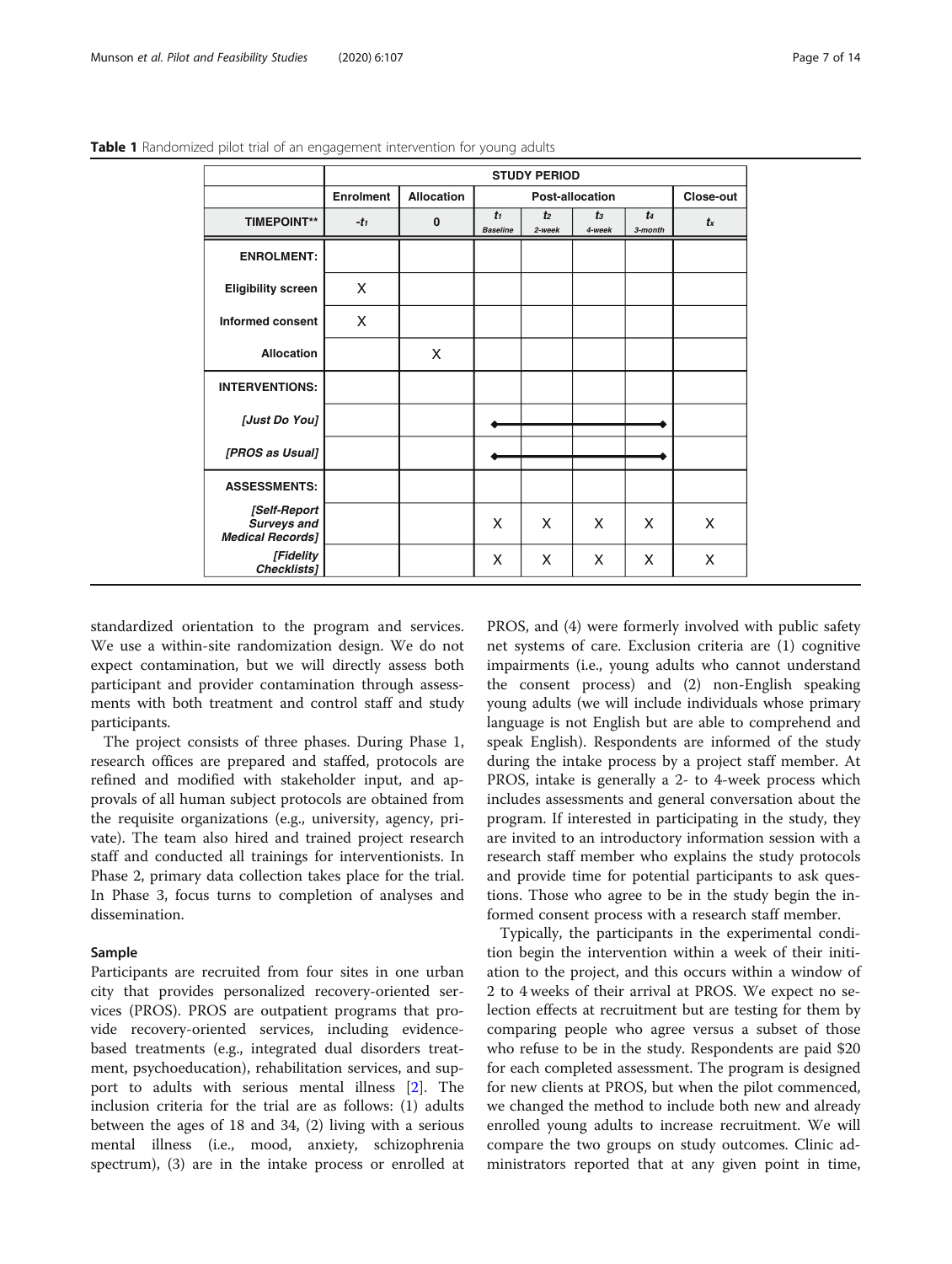there were between 50 to 75 young adults attending their PROS programs. They report enrolling, on average, 5 new young adults a month who meet eligibility criteria. With the service engagement intervention budgeted to run for 20 months, it is expected that we should be able to recruit 195 young adults, given an estimated 30% refusal rate.

#### Sample attrition and retention

The team has extensive experience and success tracking difficult to reach populations. We use standard methods for tracking difficult to reach populations, such as ongoing reminder calls. In addition, contact information for the young adults and people who can reach them are obtained and revisited at each assessment. A computerized tracking system from our prior research will be used.

#### Setting and location: the partnering clinics

Our collaborating partner(s) are two large behavioral health organizations. Each of these partners provides PROS to adults in low-resourced communities, and each has discussed with the research team the challenges in maintaining young adults in their programs. The partnering programs are licensed, comprehensive programs for adults with serious mental illnesses that integrate evidence-based treatment and numerous types of support and rehabilitation services.

#### Randomization

After being introduced to the project, and consenting to involvement, the participant receives a study packet, which includes a condition card determined earlier by the computer-generated random numbers. The condition cards are placed in the packets and used by staff to implement the random assignment protocol.

### Description of the Just Do You intervention program

The *Just Do You* intervention is a two module intervention designed to improve the level of engagement in mental health care among young adults. The two 90 min modules are provided by a licensed clinician and a person with lived experience who has a mental health diagnosis and uses professional treatment. Modules use young adult centered activities that focus on motivation, education, identity, and addressing barriers of engagement. There is an intervention team at each site. Each of the sessions is designed with the following features: a "relational" environment, process-oriented strategies, and a curriculum that centers on the empirically based underlying mechanisms of engagement. See Table 2 for a description of module content and activities. Both the Just Do You group and the Treatment-As-Usual group receive the same Personalized Recovery Oriented Services (PROS).

#### Treatment-As-Usual condition

Treatment-As-Usual participants receive the regular intake process and the PROS protocol of services for adults with serious mental illness. The intake process consists of a series of meetings and assessments with the intake staff at the site. PROS treatment is delivered through psychoeducation, skills based, and therapeutic groups, along with pharmacology. Staffing includes a multi-disciplinary team of social workers, peer specialists, psychiatric nurses, and mental health counselors. Possible goals for PROS participants are to improve functioning, reduce inpatient hospitalization, reduce emergency services, reduce contact with the criminal justice system, increase employment, attain higher levels of education, and secure housing. PROS are currently used throughout the state where the trial is taking place.

#### Qualifications, hiring, and training of project staff

The clinician providers are employees working at the partnering sites. They were chosen based on their combined expertise on young adults and expressive arts. They are licensed and trained to provide Just Do You based on the intervention protocols. The peer providers in two cases applied to an advertisement for the role and

| Table 2 Just Do You two-session protocol |  |  |  |  |  |  |  |
|------------------------------------------|--|--|--|--|--|--|--|
|------------------------------------------|--|--|--|--|--|--|--|

| Session                   | Activities                                                                                                                                                                                                                                                                                                                                  | Immediate targets addressed                                                                                                                                             |
|---------------------------|---------------------------------------------------------------------------------------------------------------------------------------------------------------------------------------------------------------------------------------------------------------------------------------------------------------------------------------------|-------------------------------------------------------------------------------------------------------------------------------------------------------------------------|
| Session                   | Welcome/de-bunking myths/developing narratives<br>1. Welcome; group guidelines, purpose<br>2. Discuss SAMHSA recovery principles<br>3. Narrative of role model (experiences with the system, moving from distrust to some<br>trust)<br>4. Video of celebrity service user (discussion)<br>5. Recovery goals (and role of services in goals) | Image impressions (i.e., stigma)<br>Emotions (i.e., hope)<br>Behavioral beliefs (i.e., trust, understanding<br>services/literacy)                                       |
| Session<br>$\overline{2}$ | Literacy/knowledge/validating past/instilling hope<br>1. What are services and how can they help? (psychoeducation)<br>2. Visual art exercise—cause of SMI and validation of past experiences<br>(psychoeducation)<br>3. Maintaining my Medicaid insurance<br>4. Discussion of systemic barriers                                            | Behavioral beliefs (i.e., services can help)<br>Efficacy (i.e., advocacy)<br>Knowledge/environmental barriers (i.e., cause)<br>Emotions (i.e., hope, fear, ambivalence) |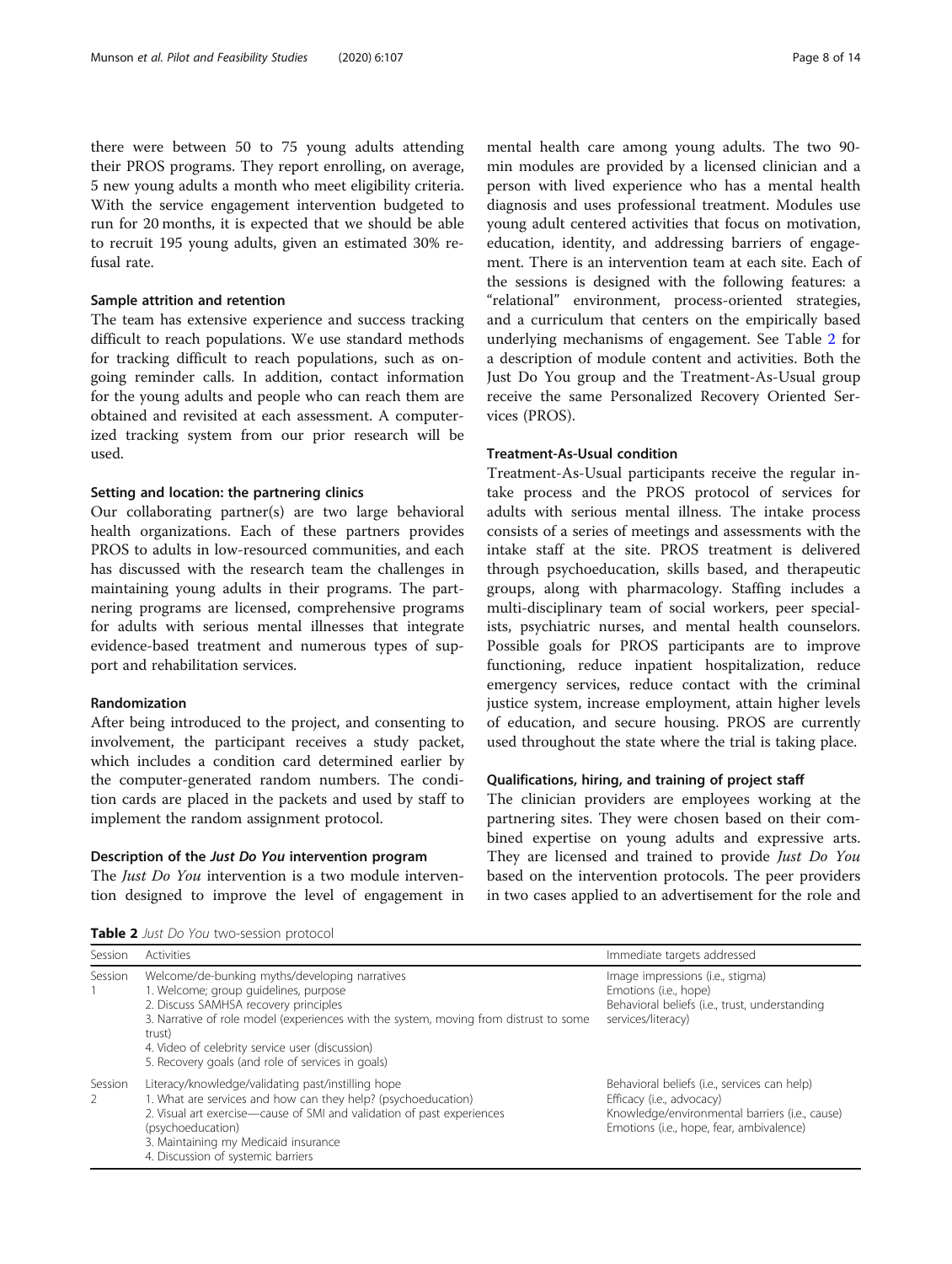were interviewed by project staff. In the other two cases, they were already certified peer support providers at the PROS sites. We hired peer providers who are active in their recovery and are interested and able to speak about their experiences and who were approximately a decade older than participants. Our training requirement was for peer providers, at a minimum, to complete the online training modules which are part of the process of becoming a certified peer specialist in our state and complete our intervention training. We did not require them to complete certification, which in New York requires fees, clinical documentation, and letters of reference. Once all sites had peer providers, our staff trained them on the manualized intervention protocols. Also, the project team meets regularly to provide support and process how the provision of Just Do You is going at PROS programs.

All staff are certified by the partnering university's Human Subjects program. Staff are trained on the informed consent process, Good Clinical Practices, all safety and reporting protocols, and assessments. The clinic staff are trained by the Principal Investigator on the Just Do You manualized approach and all reporting procedures for safety, risk, and clinical crises. Our team uses an initial training protocol, and we offer continued training periodically, including any time there is staff turnover.

# Process evaluation: supervision, treatment fidelity, and monitoring

To determine the extent to which the program is delivered as intended, a number of criteria are examined. Interventionists use session checklists to self-monitor the content delivered. Treatment fidelity is monitored by staff raters who observe select sessions and rate the content delivered using checklists. Weekly supervisory meetings are held to review cases. Interventionists keep a log that records attendance at groups, level of participation in group activities, and issues that arise. Lastly, feedback is given to the project team on issues that come up, and they are dealt with in a timely fashion by project supervisors. Young adults are also asked to evaluate the program in terms of satisfaction on the content and process using focus groups and individual interviews.

#### Measures

All of the measures used in this project have been evaluated in our pilot research, and all have been found to have good psychometric properties. Table [3](#page-10-0) includes key constructs we are assessing as part of the pilot randomized trial and all study measures. Data for the pilot trial will be made available in the NIH National Data Archive.

# Strategic developmental science: learning opportunities for future trials

The study uses three activities to provide perspectives on the eventual uptake and sustainability of the young adult engagement intervention: (1) decision-maker meetings, (2) cost-benefit pilot work, and (3) academiccommunity partnerships. First, we convene periodic meetings of decision-makers at the state and local levels to discuss uptake of the intervention designed to improve engagement in PROS programs. These meetings are important for process and include time for staff to problem solve about difficulties with recruitment, acceptability, and/or feasibility of the study. Second, we engage in research to estimate intervention costs to provide the foundation for a full cost-benefit component in a future trial. Specifically, the incremental costs of the intervention will be estimated from the health system perspective. The costs will be estimated using a combination of process mapping and time-driven, activity-based costing [[71,](#page-14-0) [72](#page-14-0)]. Process mapping elucidates each element involved in the implementation of the program, including clinic resources and staff that are involved in the integration of the intervention into the clinic workflow. Time-driven, activity-based costing is assigned based on levels of effort and costs associated with each activity identified in the process mapping. Approximate estimates of costs will be made using standard accounting methods and administrative budgets. We are identifying ways of quantifying the benefits of the intervention as well.

# Data analysis

## General Issues

Missing data will result from either non-response to selected items within a scale or attrition. Missing data will be addressed using either FIML or Markov Chain Monte Carlo multiple imputation strategies [[73](#page-14-0)]. If preliminary analyses suggest a systematic pattern of data that violates missing at randomness, strategies that represent the missingness will be incorporated into the modeling process [[73](#page-14-0)]. The present study focuses on preliminary theory tests and treatment efficacy, so intent-to-treat (ITT) analyses are premature. Nevertheless, we will explore both ITT and per protocol analytic perspectives in the data. We will document non-normality, variance heterogeneity, specification error, outlier effects, and where possible, biasing effects of measurement error in all analyses. Robust methods of analysis (e.g., Huber-White robust standard errors, bootstrapping) will be used, as appropriate [[74](#page-14-0)]. We will make analytic adjustments for cluster effects due to clinics and clinician if intraclass correlations suggest the need for such adjustment [\[75](#page-14-0)]. For all multi-item measures, we will evaluate composite reliabilities and factor structures to ensure they behave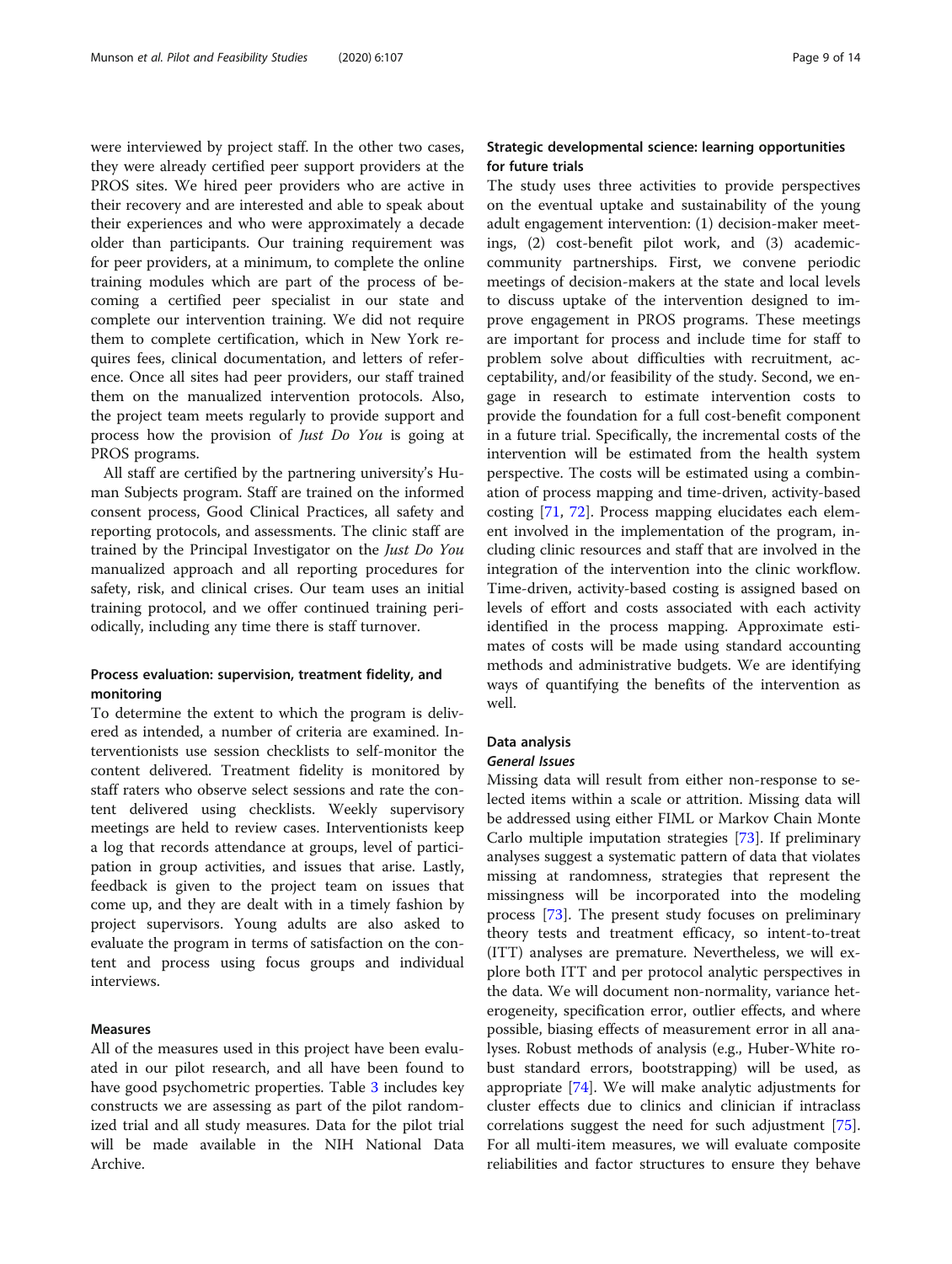# <span id="page-10-0"></span>Table 3 Measures utilized in the young adult engagement trial

| Outcomes/<br>Constructs<br>Study vs.<br>Validated Scales (S<br>vs. V) | Dimensions & Sample Item                                                                                                                                               | Items & Response Options                                                                                                                        | Assessment(s)<br>Measured                           |
|-----------------------------------------------------------------------|------------------------------------------------------------------------------------------------------------------------------------------------------------------------|-------------------------------------------------------------------------------------------------------------------------------------------------|-----------------------------------------------------|
| Primary Outcome<br>Engagement (S<br>and $V$ )<br>S                    | Attendance at Engagement Intervention Modules                                                                                                                          | Attendance (Provider Report)                                                                                                                    | Tracked weekly                                      |
| S                                                                     | Intention to Use: "I intend to go to my appointment<br>at ____?"                                                                                                       | 5 point Agree/Disagree Scale (Self-Report) [65]                                                                                                 | Baseline, 2-wks,<br>4-wks, 3-mos                    |
| S                                                                     | Adherence to Appointments: "How often have you<br>taken your medication as prescribed?                                                                                 | 4 point scale from All of the time to Never (Self-<br>Report)                                                                                   | Baseline, 2-wks,<br>4-wks, 3-mos                    |
| V<br>The Yatchmenoff<br>Client<br>Engagement Scale<br>[66]            | Engagement: "I'm not just going through the motions.<br>I'm really involved in working with staff."<br>Engagement Indicators from Electronic Records                   | 8-items, 5-point agree/disagree scale (Self-Report)<br>[66]                                                                                     | Baseline, 2-wks,<br>4-wks, 3-mos                    |
| S                                                                     | Number of weeks involved at _____<br>Number of distinct days present at<br>Number of doctor appointments attended<br>Number of no shows<br>Number of services received | Protocol with Electronic Health Records at Partnering<br>Clinics (Medical Records); Corroborated with self-<br>report data on attendance at ___ | Following Data<br>Collection at<br>each Clinic Site |
| Mediating<br>Outcomes<br>Behavioral Beliefs                           |                                                                                                                                                                        |                                                                                                                                                 |                                                     |
| V<br>Fishbein & Ajzen<br>Items                                        | Advantages/Disadvantages of Services: "Continuing<br>my treatment will provide me with non-judgmental<br>support"                                                      | Adapted from Fishbein & Ajzen, 2010 [65]                                                                                                        | Baseline, 2-wks,<br>4-wks, 3-mos                    |
| S                                                                     | Mental Health Trust/Mistrust: "I trust that the mental<br>health care staff here are sincerely working to improve<br>my mental health"                                 | 4 items, Likert scale, 1 (Definitely False) to 8<br>(Definitely True)                                                                           | Baseline, 2-wks,<br>4-wks, 3-mos                    |
| Image<br>Impressions<br>V<br>Fishbein & Ajzen<br>Items                | Image Management: "If others who are important to<br>me found out that I follow up with my treatment, I<br>would be seen by them as brave."                            | 5-point A/D scale [65]                                                                                                                          | Baseline, 2-wks,<br>4-wks, 3-mos                    |
| S                                                                     | Attitudes Toward Seeking Mental Health Services [67]                                                                                                                   | 4-item Likert scale; Disagree/Agree                                                                                                             | Baseline, 2-wks,<br>4-wks, 3-mos                    |
| Emotions<br>Fishbein & Ajzen<br>Items                                 | Emotional Reactions: "When I think about the idea of<br>continuing my medication it makes me anxious."                                                                 | 5-point A/D scale [65]                                                                                                                          | Baseline, 2-wks,<br>4-wks, 3-mos                    |
| Snyder's Hope<br>Scale                                                | Hope: "I energetically pursue my goals." [68]                                                                                                                          | 12 items, 8 point Likert scale, Definitely False/<br>Definitely True                                                                            | Baseline, 2-wks,<br>4-wks, 3-mos                    |
| S                                                                     | Mental Health Hope: "I am more hopeful about my<br>future because I have found ways to manage my<br>mental health condition"                                           | 4 items, Likert scale, 1 (Definitely False) to 8<br>(Definitely True)                                                                           | Baseline, 2-wks,<br>4-wks, 3-mos                    |
| Social Norms<br>V<br>Fishbein & Ajzen<br>Items                        | Social Norms: "How would your mother feel about<br>you continuing your treatment for your difficulties<br>('issues') at this time in your life?"                       | 8-items, 6 point approval/ disapproval scale [65]                                                                                               | Baseline, 2-wks,<br>4-wks, 3-mos                    |
| Self-Efficacy<br>V<br>Fishbein & Ajzen<br>Items                       | Perceived Behavioral Control (4-items from autonomy<br>factor and 4-items from capacity factor)                                                                        | 7-items, 5 point Likert scale [65]                                                                                                              | Baseline, 2-wks,<br>4-wks, 3-mos                    |
| Secondary<br>Outcomes                                                 |                                                                                                                                                                        |                                                                                                                                                 |                                                     |
| Recovery                                                              | Recovery Assessment Scale [69]                                                                                                                                         | 20-items, 5 point Likert Scale                                                                                                                  | Baseline, 2-wks,                                    |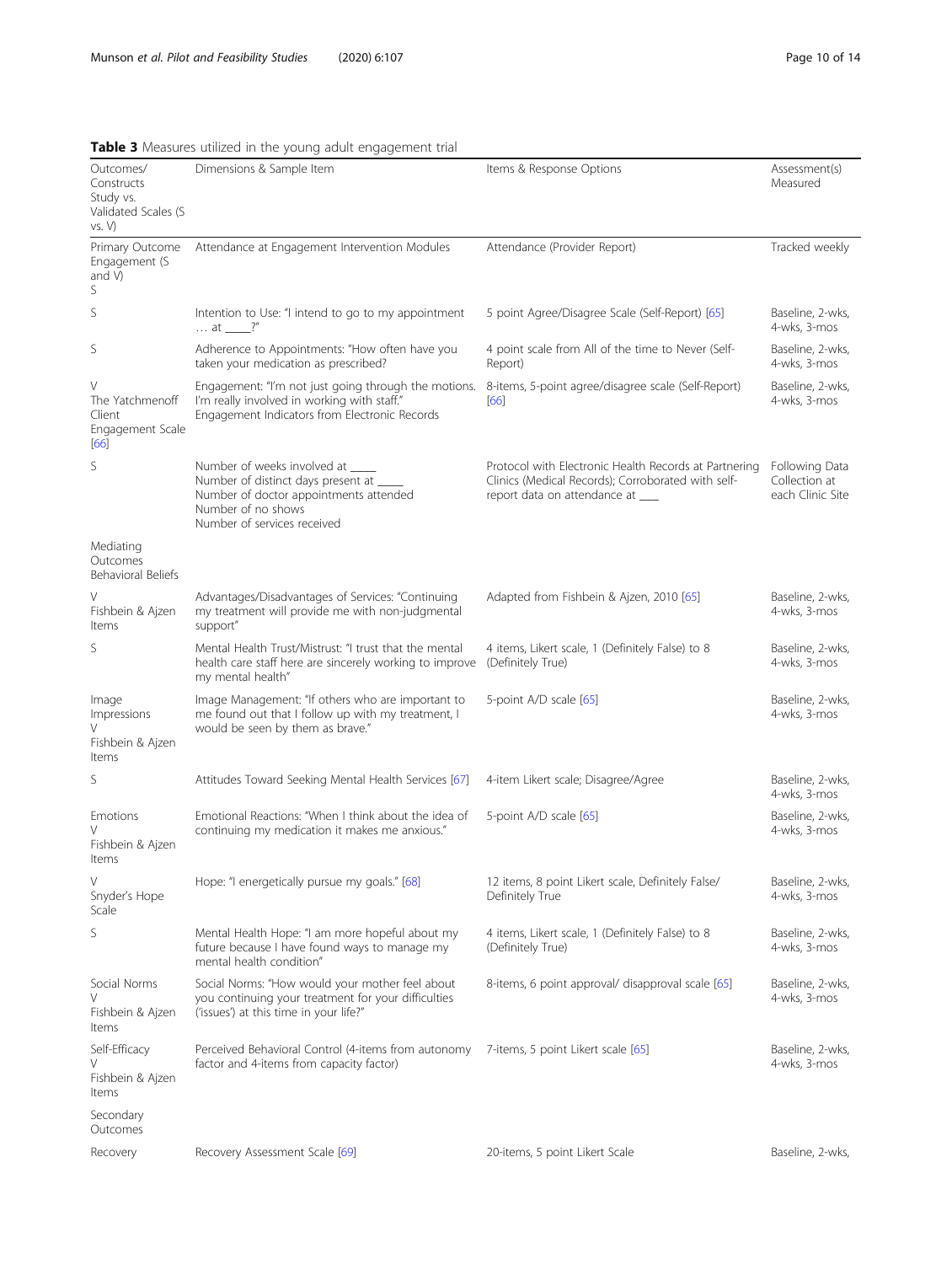Table 3 Measures utilized in the young adult engagement trial (Continued)

| Outcomes/<br>Constructs<br>Study vs.<br>Validated Scales (S<br>vs. V) | Dimensions & Sample Item                                                        | Items & Response Options                                                                | Assessment(s)<br>Measured        |
|-----------------------------------------------------------------------|---------------------------------------------------------------------------------|-----------------------------------------------------------------------------------------|----------------------------------|
| V                                                                     |                                                                                 |                                                                                         | 4-wks. 3-mos                     |
| Symptoms<br>V                                                         | Colorado Symptom Inventory [70]                                                 | 10-items, 5-point Likert Scale                                                          | Baseline, 2-wks,<br>4-wks. 3-mos |
| S.                                                                    | Fidelity Outcomes Clinician Checklists: Session Content Checklists              | 6-items per session, piloted, Likert scale 1 (Not at all)<br>to 4 (Completely) executed | After every<br>Module            |
| S                                                                     | Researcher Observations: Checklists and notes on<br>observations of the modules | 6-items per session, piloted, Likert scale 1 (Not at all)<br>to 4 (Completely) executed | Selected Sessions                |

in a way one would expect based on their psychometric histories. We will routinely examine intercorrelations of variables within a category and, coupled with substantive criteria and the results of exploratory or confirmatory factor analyses, make decisions about combining indices, introducing latent constructs into the analysis, or treating measures in a way that respects their unique variance. The use of power demeaning control for familywise error rates is not appropriate in feasibility studies like this, so we will not use them, but we will be sensitive to the relevant issues surrounding family-wise error.

#### Specific analyses

Evaluation of the overall effects of the intervention on a given mediator or outcome will be tested by single degree of freedom contrasts comparing mean scores between groups at a given time point. More complex mediational analyses can be pursued using structural equation modeling (SEM) as guided by Fig. [1](#page-4-0) but are too sample size demanding for a pilot test. However, we can obtain preliminary estimates of path coefficients linking the treatment condition to the mediators and, in turn, estimate the paths linking the mediators to the more distal outcome of engagement at different time points using regression analyses in a limited information estimation framework. In essence, we will use the framework of a randomized explanatory design (RED) for treatment evaluation [[76\]](#page-14-0). Traditional outcome only studies focus only on the link between the treatment (the left most box in Fig. [1\)](#page-4-0) and a distal outcome (the right most box). By contrast, our analysis will analyze individual links in mediational chains between these variables. For example, if we find no association between the treatment and a given mediator (e.g., behavioral beliefs), this will tell us that the engagement program failed to change a targeted mediator and needs to be revisited accordingly. If a path between a mediator and a key outcome is statistically non-significant, then this indicates that change in the presumptive mediator is not associated with changes in engagement, which suggests we can streamline the program by eliminating that mediator. Overall, the use of a RED provides important feedback about features of the young adult engagement program that seem to work well or that need to be improved.

The analyses of program effects on mediators will focus on the immediate posttest. The linkages between the mediators and our primary outcome (engagement) require linking such changes to engagement indicators at the 3-month posttest. We hypothesize that there will be less decay in effects, if any, from the 4-week to 3 month follow-up in the experimental condition as compared to the control groups, because Just Do You should result in greater buy-in to treatment as time goes on.

#### Sample size

This is a feasibility study designed to show design viability and treatment promise. Our outcomes generally will be mean scores reflecting the mediators or degree of compliance-engagement. For single degree of freedom contrasts comparing two groups on means, the required sample size to have power of 0.80 to detect a Cohen effect size of  $d = 0.50$  (a medium effect size) is 65 per group, which is our targeted sample size. Using a limited information estimation approach, if a given linear equation implied by Fig. [1](#page-4-0) has up to 5 predictors with a squared multiple correlation of 0.30 (which is reasonable given our use of baseline covariates) and a two-tailed alpha of 0.05, a sample size of 125 yields approximate power to detect a regression coefficient that accounts for 5% unique explained variance with power of 0.80. We also will explore the use of specialized SEM methods for small sample sizes, such as Swain-based estimation [[75\]](#page-14-0).

#### Qualitative analysis

Qualitative methods will be used three times: (1) refinement of the *Just Do You* protocol based on acceptability and satisfaction data from stakeholders, (2) contamination interviews, and (3) preliminary cost-benefit data. Interviews and meetings for these activities will produce large volumes of field notes and additional documents. The data will be analyzed using constant comparison to develop overarching core themes that will help build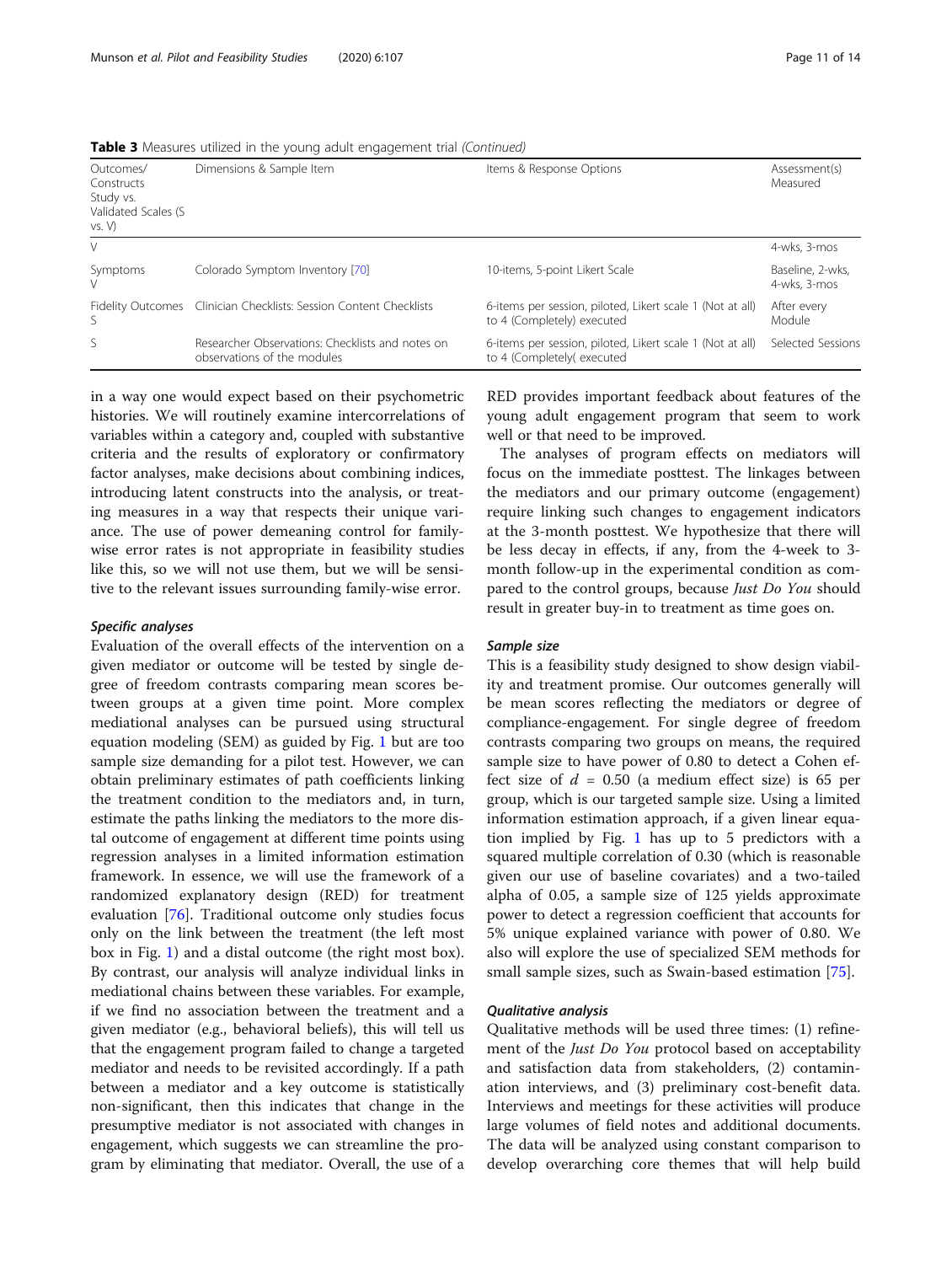understanding for later trials (thematic analysis) [\[77](#page-14-0)]. Analysis will proceed in two steps. In step 1, emergent themes are identified through a standard coding process within and between transcripts, and field notes, that leads to the development of a project codebook. Step 2 involves systematic coding using a well-defined thematic codebook. Trained coders will conduct all coding. These analyses are not intended to develop theory, but rather build understanding regarding important next steps for the program of research aimed at improving engagement among marginalized young adults with serious mental illness, and ultimately improving their mental health and well-being. Results will also assist in modifying protocols and procedures for Just Do You.

### Summary and future directions

The present study builds on previous research to design an evidence-informed engagement intervention for marginalized young adults. The project provides the opportunity to move the field of mental health services research in the following ways: (1) empirically identify potential mechanisms underlying engagement outcomes, thereby contributing to experimental therapeutics; (2) decrease the number of marginalized young adults with untreated mental illness; (3) shift the negative "cognitive construct" among marginalized young adults regarding how professional services can help; and ultimately, (4) improve young adult mental health and recovery outcomes.

# Ethics and dissemination

The protocol for all research aims has been reviewed and approved by the University Committee on Activities Involving Human Subjects as of December 19, 2017 (IRB-FY2017-1002). Consent to enroll in the study will be processed and obtained by the PI or project research staff who have been trained on activities involving human subjects. Further, BRANY, a private review board reviewed and approved the clinic staff's involvement in providing the intervention as part of the trials.

# Discussion

Pilot trials are not without limitations. The intervention in the current study could be at risk for variation in optimal implementation because it is being provided at four different PROS clinics with four different provider teams and larger organizational systems and structures. We have built in procedures to reduce this possibility, such as a manualized training process, and fidelity checklists, but it remains a possibility we will examine closely. Further, there is a possibility for contamination bias, if young adults in different conditions share what they are learning. As reported above, we are collecting data to examine this possibility. The study will have limited

generalizability; however, if the pilot trial shows promise, the intervention protocol can be scaled up to be evaluated in multiple populations.

Given the ongoing challenges of engaging marginalized young adults in mental health services and the pervasive outcomes that untreated mental illness can have on individuals, families, and society, an intervention expressly designed to address continued engagement in mental health care is needed. This research has the potential to contribute to the understanding of how to decrease the number of young adults with unmet mental health needs by focusing on the empirically identified barriers to continued engagement. This can be accomplished through a collaborative partnership with professionals who work in the adult mental health system, young adult mental health professionals, and young adults' living with serious mental health conditions themselves. The testing of this intervention is timely given the changes in the public and private insurance system(s) through the Affordable Care Act and State Medicaid Redesign, both of which are likely to result in more young adults having access to health insurance and therefore mental health services

# Trial status

All hiring and training of experimental site personnel and research staff have been completed. We have recruited and enrolled 100 participants for Aim 2 (the Trial) of the discussed study protocol.

#### Abbreviations

RCT: Randomized clinical trial; RED: Randomized explanatory design; JDY: Just Do You; TAU: Treatment-As-Usual; PROS: Personalized Recovery Oriented Services; SEM: Structural equation modeling; RRM: Recovery Role Model

#### Acknowledgements

We would like to acknowledge all of the young adults, clinicians, recovery role models, and researchers involved in the development of the young adult engagement program, Just Do You. We would also like to thank the editor and reviewers of the study protocol paper whose comments improved the revised manuscript.

#### Authors' contributions

MM designed the intervention, the study, and was a major contributor to writing the manuscript. JJ assisted in designing the intervention, the study, and writing the manuscript. LDS assisted in designing the intervention, the study, and writing the manuscript. SN assisted in designing the study and writing the manuscript. NJ assisted in designing the intervention and the study and writing the manuscript. AC assisted in designing the study and writing the manuscript. TG assisted in designing the study and writing the manuscript. MD assisted in designing the study and writing the manuscript. KM assisted in executing the study and writing the manuscript. RS assisted in executing the study and writing the manuscript. KP assisted in executing the study and writing the manuscript. KC assisted in executing the study and writing the manuscript. AR assisted in executing the study and writing the manuscript. LH assisted in executing the study and writing the manuscript. AA assisted in executing the study and writing the manuscript. All authors read and approved the final manuscript.

#### Funding

The National Institute of Mental Health (NIMH) funded this project (Grant R34-MH102525-01A1). The NIMH was not involved in the design of the study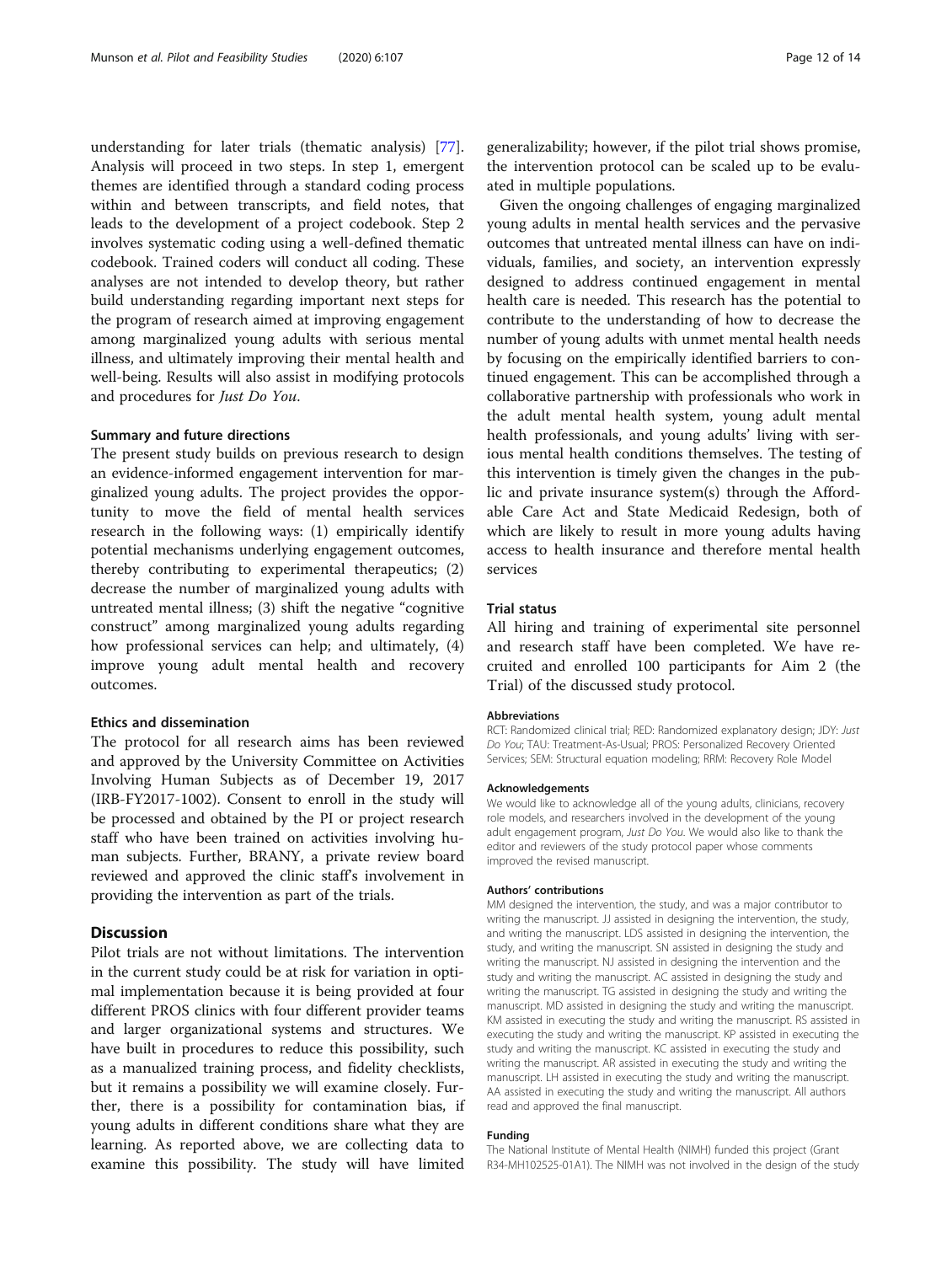<span id="page-13-0"></span>or collection, analysis, and interpretation of data, or in the writing of the manuscript.

#### Availability of data and materials

Not applicable

#### Ethics approval and consent to participate

Ethics approval. New York University–University Committee on Activities involving Human Subjects (UCAIHS), reference: approval, IRB-FY2017-1002.

#### Consent for publication

Not applicable

#### Competing interests

The authors declare that they have no competing interests.

#### Author details

<sup>1</sup>Silver School of Social Work, New York University, 1 Washington Square North, New York, NY 10003, USA. <sup>2</sup>School of Social Work, Georgia State University, Atlanta, Georgia 30302, USA. <sup>3</sup>Graduate College of Social Work, University of Houston, 3511 Cullen Blvd, Houston, TX 77204, USA. <sup>4</sup>New York State Psychiatric Institute, 1051 Riverside Drive, New York, NY 10032, USA. <sup>5</sup>Medical School, Psychiatry, University of Massachusetts, 55 Lake Avenue North, Worcester, MA 01655, USA. <sup>6</sup>Department of Family Medicine and Public Health, University of California San Diego, San Diego, CA 92093, USA. <sup>7</sup>School of Social Work, Columbia University, 1255 Amsterdam Ave, New York, NY 10027, USA.

#### Received: 6 November 2019 Accepted: 16 July 2020 Published online: 23 July 2020

#### References

- 1. Institute of Medicine and National Research Council. Investing in the Health and Well-Being of Young Adults. Washington, DC: The National Academies Press. 2015. [https://doi.org/10.17226/18869.](https://doi.org/10.17226/18869) Accessed on 9 August, 2019.
- 2. McNabb, Blizzard, & Merrill. The PROS Program Manual, New York State Office of Mental Health. 2017. Accessed September 3, 2018.
- 3. Whyte WF. Participatory Action Research. Sage focus editions, Vol. 123. Thousand Oaks, CA: Sage Publications; 1991.
- 4. Munson MR, Cole A, Jaccard J, Kranke D, Farkas K, Frese FJ 3rd. An Engagement Intervention for Young Adults with Serious Mental Health Conditions. J Behav Health Serv Res. 2016;43(4):542–63.
- Gibbons MBC, Gallop R, Thompson D, Gaines A, Rieger A, Crits-Christoph P. Predictors of treatment attendance in cognitive and dynamic therapies for major depressive disorder delivered in a community mental health setting. J Consult Clinical Psych. 2019;87(8):745–55.
- 6. Kim H, Munson MR, McKay MM. Engagement in mental health treatment among adolescents and young adults: A systematic review. Child Adolesc Soc Work. 2012;29(3):241–66.
- 7. Becker KD, Boustani M, Gellatly R, Chorpita BF. Forty Years of Engagement Research in Children's Mental Health Services: Multidimensional Measurement and Practice Elements. J Clin Child Adolesc Psych. 2018;47(1): 1–23.
- 8. Raghavan R, Munson MR, Le C. Toward an Experimental Therapeutics Approach in Human Services Research. Psychiatr Serv. 2019: appips201800577.
- 9. Munson MR, Jaccard J, Smalling SE, Kim H, Werner JJ, Scott LD Jr. Static, dynamic, integrated, and contextualized: a framework for understanding mental health service utilization among young adults. Soc Sci Med. 2012; 75(8):1441–9.
- 10. Dixon LB, Holoshitz Y, Nossel I. Treatment engagement of individuals experiencing mental illness: review and update. World Psychiatry. 2017; 15(1):13–20. <https://doi.org/10.1002/wps.20306>.
- 11. Munson MR, Jaccard J. Mental Health Service Use Among Young Adults: A Communication Framework for Program Development. Admin Pol Ment Health. 2018;45(1):62–80.
- 12. Luciano A, Meara E. Employment status of people with mental illness: National survey data from 2009 and 2010. Psychiatr Serv. 2014;65(10): 1201–9.
- 13. Government Accountability Office. Behavioral Health: Research on Costs of Untreated Conditions is Limited (Report GAO-19-274). 2019; Retrieved from gao.gov on 1 October, 2019.
- 14. Murray CJ, Lopez AD. The global burden of disease and injury series: A comprehensive assessment of mortality and disability from diseases, injuries, and risk factors in 1990 and projected to 2020. Cambridge: Harvard University Press; 1996.
- 15. Kessler RC, Birnbaum H, Bromet E, Hwang I, Sampson N, Shahly V. Age differences in major depression: results from the national comorbidity survey replication (NCS-R). Psychol Med. 2010;40(2):225–37.
- 16. Twenge JM, Cooper AB, Joiner TE, Duffy ME, Binau SG. Age, period, and cohort trends in mood disorder indicators and suicide-related outcomes in a nationally representative dataset, 2005-2017. J Abnorm Psychol. 2019; 128(3):185–99.
- 17. Blanco C, Okuda M, Wright C, Hasin DS, Grant BF, Liu SM, Olfson M. Mental health of college students and their non-college-attending peers: Results from the National Epidemiologic Study on Alcohol and Related Conditions. Arch Gen Psychiatry. 2008;65(12):1429–37. <https://doi.org/10.1001/archpsyc.65.12.1429>.
- 18. Center for Behavioral Health Statistics and Quality. Behavioral health trends in the United States: Results from the 2014 National Survey on Drug Use and Health (HHS Publication No. SMA 15-4927, NSDUH Series H-50). 2015. Retrieved from <http://www.samhsa.gov/data/>.
- 19. Kim-Cohen J, Caspi A, Moffitt T, Harrington H, Milne B, Poulton R. Prior juvenile diagnoses in adults with mental disorder: developmental followback of a prospective-longitudinal cohort. Arch Gen Psychiatry. 2003;60(7): 709–17.
- 20. Butler AC, Chapman JE, Forman EM, Beck AT. The empirical status of cognitive-behavioral therapy: A review of meta-analyses. Clin Psychol Rev. 2006;26(1):17–31.
- 21. Melfi CA, Chawla AJ, Crogham TW, Hanna MP, Kennedy S, Sredl K. The effects of adherence to antidepressant treatment guidelines on relapse and recurrence of depression. Arch Gen Psychiatry. 1998;55:1128–32.
- 22. Marino L, Wissow L, Davis M, Abrams MT, Dixon LB, Slade EP. Predictors of outpatient mental health clinic follow-up after hospitalization among Medicaid-enrolled young adults. Early Interv in Psychiatry. 2015;10(6):468–75. [https://doi.org/10.1111/eip.12206.](https://doi.org/10.1111/eip.12206)
- 23. McMillen JC, Raghavan R. Pediatric to adult mental health service use of young people leaving the foster care system. J Adolesc Health. 2009;44(1): 7–13.
- 24. Copeland WE, Shanahan L, Davis M, Burns B, Angold A, Costello EJ. Untreated Psychiatric Cases increase during the Transition to Adulthood. Psychiatr Serv. 2015;66(4):397–403.
- 25. Ringeisen H, Casanueva CE, Urato M, Stambaugh LF. Mental health service use during the transition to adulthood for adolescents reported to the child welfare system. Psychiatr Serv. 2009;60(8):1084–91.
- 26. Peters FPML, Bayer J. "No-show" for initial screening at a community mental health centre: Rate, reasons, and further help-seeking. Soc Psychiatry Psychiatr Epidemiol. 1999;34(6):323–7.
- 27. McFarland BR, Klein DN. Mental health service use by patients with dysthymic disorder: Treatment use and dropout in a 7 1/2-year naturalistic follow up. Compr Psychiatry. 2005;46(4):246–53.
- 28. Turner HA, Finkelhor D, Ormrod R. The effect of lifetime victimization on the mental health of children and adolescents. Soc Sci Med. 2006;62:13–27.
- Turner HA, Butler MJ. Direct and indirect effects of childhood adversity on depressive symptoms in young adults. J Youth and Adolesc. 2003; 32:89–103.
- 30. Dobalian A, Rivers PA. Racial and ethnic disparities in the use of mental health services. J Behav Health Serv Res. 2008;35(2):128–41.
- 31. U.S. Department of Health and Human Services. Mental Health: Culture, Race, and Ethnicity—A Supplement to Mental Health: A Report of the Surgeon General. Rockville, MD: U.S. Department of Health and Human Services, Substance Abuse and Mental Health Services Administration, Center for Mental Health Services. 2001.
- 32. Alexandre PK, Martins SS, Richard P. Disparities in mental health care for past-year major depressive episodes among Caucasian and Hispanic youths. Psychiatr Serv. 2009;60(10):1365–71.
- 33. Harris KM, Edlund MJ, Larson S. Racial and ethnic differences in the mental health problems and use of mental health care. Med Care. 2005;8:775–84.
- 34. Brady J, Ho K, Kelley E, Clancy CM. AHRQs national healthcare quality and disparities reports: An ever-expanding road map for improvement. Health Serv Res. 2007;42(3):xi–xxi.